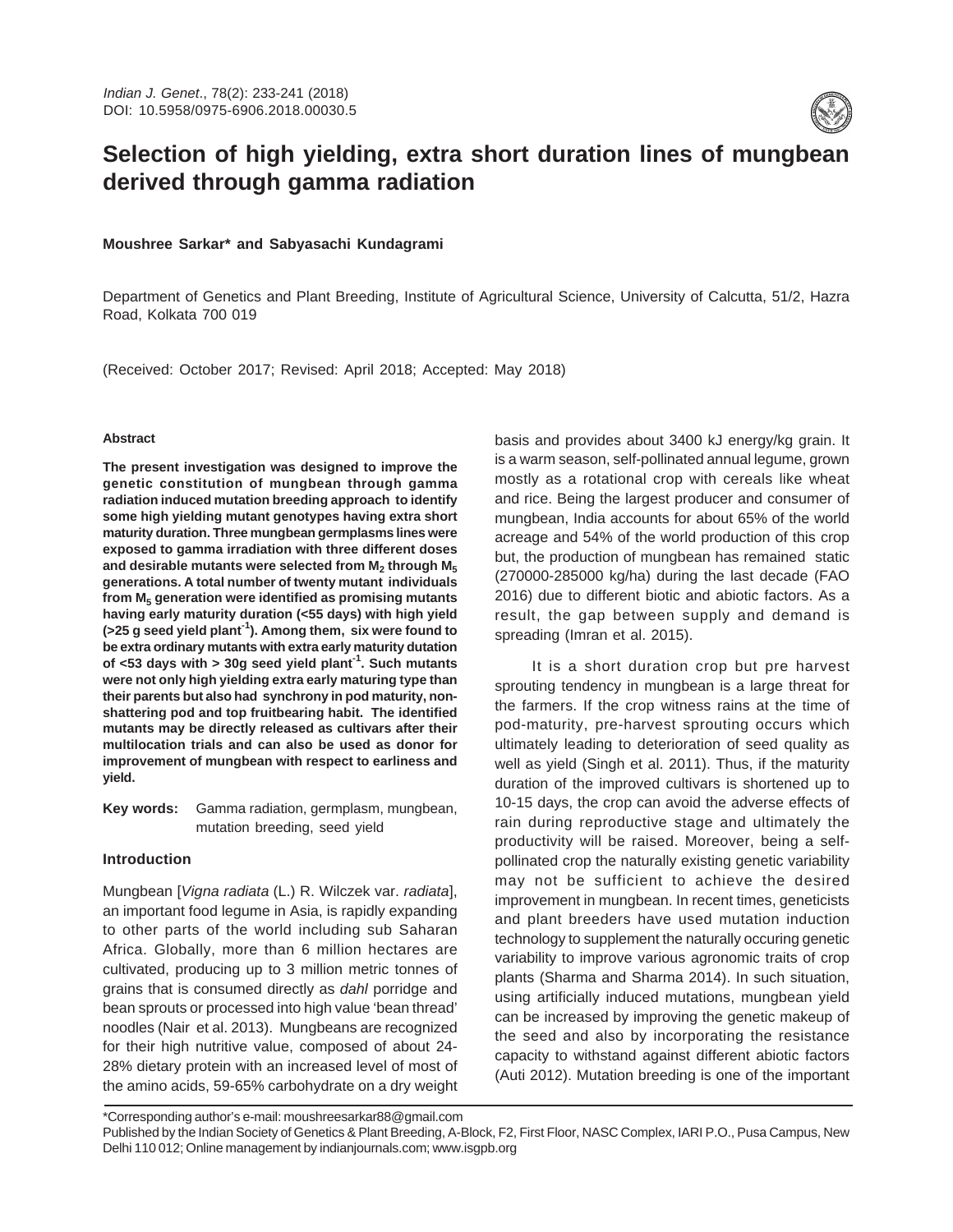breeding methods, which is an effective tool for the improvement of crop production, maturity and other agro-morphological characters. Mutagenesis can be carried out by both using chemical and physical mutagenes. Gamma rays are used extensively for artificial induction, which can affect the plant growth by altering the agro-morpho-physiological as well as biochemical constitution of cells.

Therefore, the present investigation was carried out to study the mutagenic effectiveness and efficiency of gamma rays in three mungbean germplasms lines with the aim to indentify the stable mutants for high yield and short maturity duration.

# **Materials and methods**

Three popular germplasms of West Bengal, namely, B1, Pusa-9632 and K-851 were selected for mutagenesis on the basis of their average yield of >20g per plant and maturity duration of <60 days. Three hundred gram of dry seeds (with 10% moisture) of each germplasms line were collected and further sub divided into 3 equal parts containing 100g seeds each. They were exposed to 10kR, 20kR and 30kR doses of gamma rays, respectively with a dose rate of 1.087kR min<sup>-1</sup> in the gamma radiation cell of UGC-DAE CSR, Kolkata Center, Salt Lake, Jadavpur University Campus, West Bengal, India in 2012. Untreated seeds were considered as control. The  $M_1$  generation with control was grown during pre-kharif season at Calcutta

University Experimental Farm, Baruipur  $(22^{\circ}N, 88.26^{\circ}E)$ and 9.75 m above the sea level). All the healthy  $M_1$ plants were sown in the next pre kharif season to raise  $M_2$  generation. Twenty five healthy plants from each doses of all the germplasms were selected in  $M_2$ generation to raise  $\mathsf{M}_3$  generation. On the basis of improved performance over control, plants were selected and further used to raise the subsequent generations upto  $M<sub>5</sub>$ . All the generations were raised in pre kharif season and randomized block design was followed for M $_3$  to M $_5$  generations with three replications. The length of rows in each replication was 1.5 m. Seed were placed at the depth of 3cm in each pit at a distance of 20cm two rows 30cm apart. Plot size varied between generation to generation depending on the number of selected lines. Normal inter culture operations were practiced throughout the growing period. Illustration of selection method is presented in Fig. 1. All the statistical tests were performed using, IBM SPSS software (IBM SPSS ver. 21.0).

# **Results and discussion**

In  $M_1$  generation each investigated parameter, except for days to maturity, registered lower values than their respective controls.This may be due to the complex genetic constitution of quantitative traits controlled by a large number of genes interacting with one another and hence, variations in both directions are expected (Wani 2011). Khan et al. (2006) in mungbean and



**Fig. 1. Diagram of the selection methods during 2012-2016**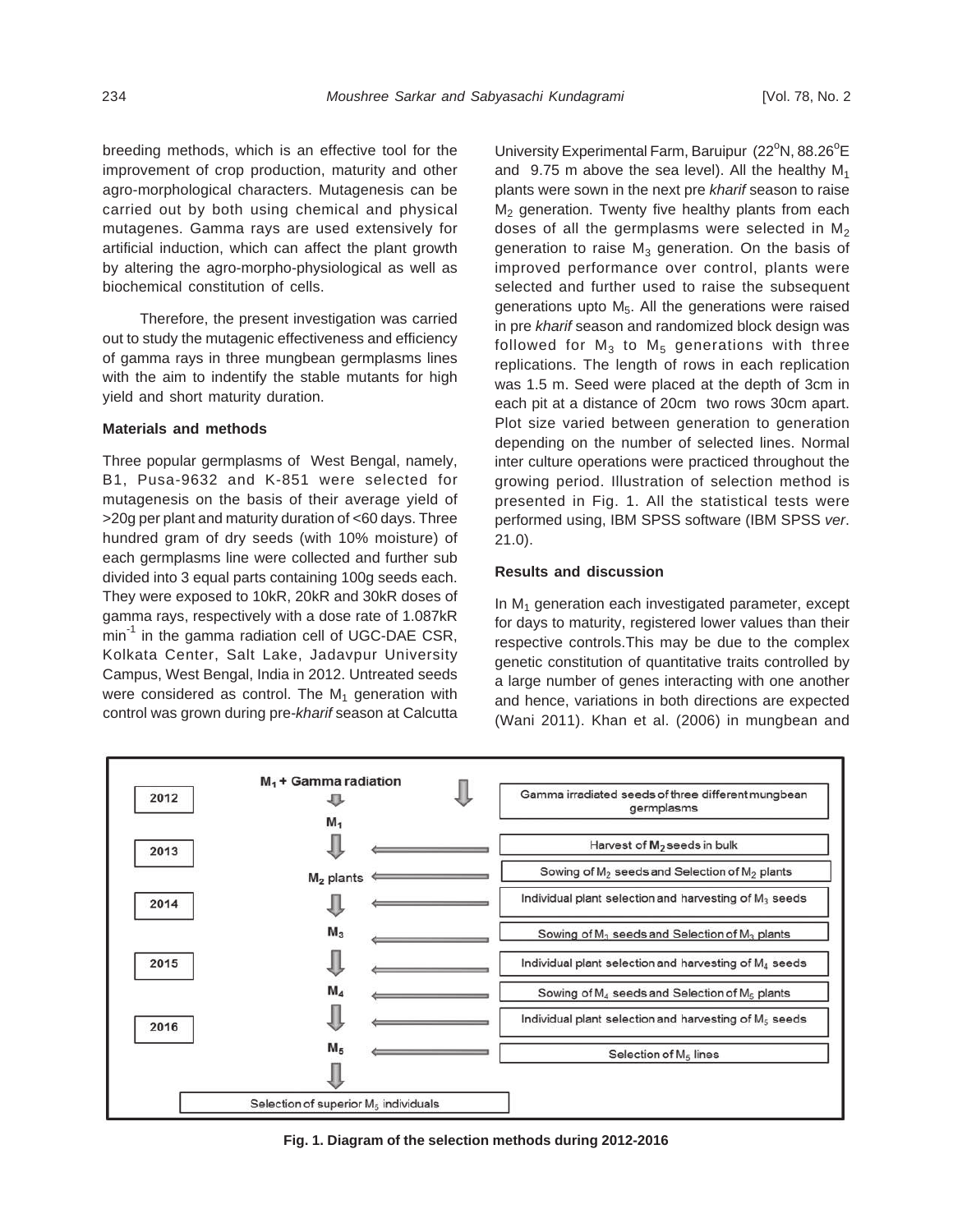Mudibu et al. (2012) in soybeans reported positive shift, whereas Singh et al. (1991) in greengram, Sinha and Lal (2007) in lentil reported negative shift of yield components in earlier generations. But with the positive significant correlation with seed yield plant<sup>-1</sup> as well as days to maturity (Tables 1 and 2). Days to maturity and pods plant<sup>-1</sup> showed positive significant correlation with seed yield plant<sup>-1</sup> in earlier as well as

|  |  |  |  |  |  |  |  |  |  |  |  | Table 1. Significant correlations with yield and its component traits in different mutant generations |
|--|--|--|--|--|--|--|--|--|--|--|--|-------------------------------------------------------------------------------------------------------|
|--|--|--|--|--|--|--|--|--|--|--|--|-------------------------------------------------------------------------------------------------------|

|                               |                                 | Branch<br>$plan-1$ | Days to<br>maturity             | Pods<br>plant <sup>-1</sup>    | Pod<br>length (cm)           | Seed<br>$pod^{-1}$        | 100 seed<br>weight (g)       | Seed yield<br>$plan-1(g)$                                   |
|-------------------------------|---------------------------------|--------------------|---------------------------------|--------------------------------|------------------------------|---------------------------|------------------------------|-------------------------------------------------------------|
| Plant<br>height (cm)          | <b>B1</b><br>Pusa-9632<br>K-851 | $M3*$<br>$M5*$     | $M5*$<br>M4*, M5**<br>M4**, M5* | $M4*$<br>$M5*$<br>$M5*$        | $M4*$<br>$M5*$<br>$M5**$     | $M4*$<br>$M4**$<br>$M5^*$ | $M4^*$<br>$M4^*$             | $M4^*$<br>M3*, M4*, M5**<br>$M4***$                         |
| Branch<br>plant <sup>-1</sup> | <b>B1</b><br>Pusa-9632<br>K-851 |                    | $M4**$<br>M4*, M5*<br>M4**, M5* | M4*, M5*<br>$M5^*$<br>M4*, M5* | $M5**$<br>M4*, M5*<br>$M5*$  | $M5*$<br>$M5**$<br>$M5**$ | $M4*$<br>$M3^*$<br>$M4*$     | M4*, M5**<br>M3*, M4*, M5**<br>M4**, M5**                   |
| Days to<br>maturity           | <b>B1</b><br>Pusa-9632<br>K-851 |                    |                                 | M3*, M4*,<br>M4*, M5*<br>M5**  | $\overline{\phantom{a}}$     |                           |                              | M3**, M4*, M5*<br>M3*, M4*, M5**<br>M4*, M5**               |
| Pods<br>plant <sup>-1</sup>   | <b>B1</b><br>Pusa-9632<br>K-851 |                    |                                 |                                | $M5*$<br>M4*, M5**<br>$M5**$ | $M4**$<br>$M5*$<br>$M4^*$ | $M5^*$<br>$M5**$             | M4*, M5**<br>M3**, M5*<br>M3 <sup>*</sup> , M5 <sup>*</sup> |
| Pod<br>length (cm)            | <b>B1</b><br>Pusa-9632<br>K-851 |                    |                                 |                                |                              | $M4*$<br>M5**<br>$M5**$   | $M5**$<br>$M4**$<br>$M5^*$   | M4*, M5**<br>M3*, M4*, M5**<br>M3*, M4*, M5**               |
| Seed<br>$pod^{-1}$            | <b>B1</b><br>Pusa-9632<br>K-851 |                    |                                 |                                |                              |                           | $M4^*$<br>$M5**$<br>M4*, M5* | $M4***$<br>M3*, M4**<br>M3**, M4*                           |
| 100 seed<br>weight (g)        | <b>B1</b><br>Pusa-9632<br>K-851 |                    |                                 |                                |                              |                           |                              | M4*, M5*<br>M3*, M4**<br>$M3^*$ , $M4^*$                    |

\*Significant at 5% level, \*\*Significant at 1% level

**Table 2.** Co-efficient of variation in different mutation generations

|                |           | Plant<br>height (cm) | <b>Branch</b><br>$plan-1$ | Days to<br>maturity | Pods<br>$plan-1$ | Pod<br>length (cm) | Seed<br>$pod^{-1}$ | 100 seed<br>weight (g) | Seed yield<br>$plan-1(g)$ |
|----------------|-----------|----------------------|---------------------------|---------------------|------------------|--------------------|--------------------|------------------------|---------------------------|
| M <sub>3</sub> | <b>B1</b> | 4.11                 | 45.98                     | 10.59               | 6.00             | 5.69               | 6.36               | 3.65                   | 8.74                      |
|                | Pusa-9632 | 4.06                 | 45.21                     | 10.46               | 6.09             | 5.46               | 6.59               | 2.98                   | 7.98                      |
|                | K-851     | 3.92                 | 45.33                     | 10.22               | 5.97             | 5.66               | 6.44               | 2.99                   | 8.56                      |
| M4             | <b>B1</b> | 3.14                 | 34.21                     | 10.00               | 5.46             | 4.39               | 5.23               | 2.46                   | 6.39                      |
|                | Pusa-9632 | 3.00                 | 34.05                     | 9.98                | 5.42             | 4.26               | 5.08               | 2.40                   | 6.58                      |
|                | K-851     | 3.28                 | 33.46                     | 9.99                | 5.66             | 4.33               | 5.11               | 2.52                   | 6.99                      |
| M5             | <b>B1</b> | 2.56                 | 25.33                     | 9.11                | 4.23             | 3.69               | 4.36               | 1.66                   | 4.59                      |
|                | Pusa-9632 | 2.43                 | 25.41                     | 9.16                | 4.59             | 3.52               | 5.00               | 2.00                   | 4.66                      |
|                | K-851     | 2.51                 | 25.19                     | 9.17                | 4.80             | 3.22               | 4.89               | 1.79                   | 4.82                      |

advancement of the generations the yield components registered higher values over their respective controls.

Selection for high productivity and short maturity duration was done on the basis of traits showing

advanced generation in all the germplasms. Therefore, these traits could have strong selective advantage for identification of mutant families with high yield. On the other hand, branch plant<sup>-1</sup> and pod length in B1,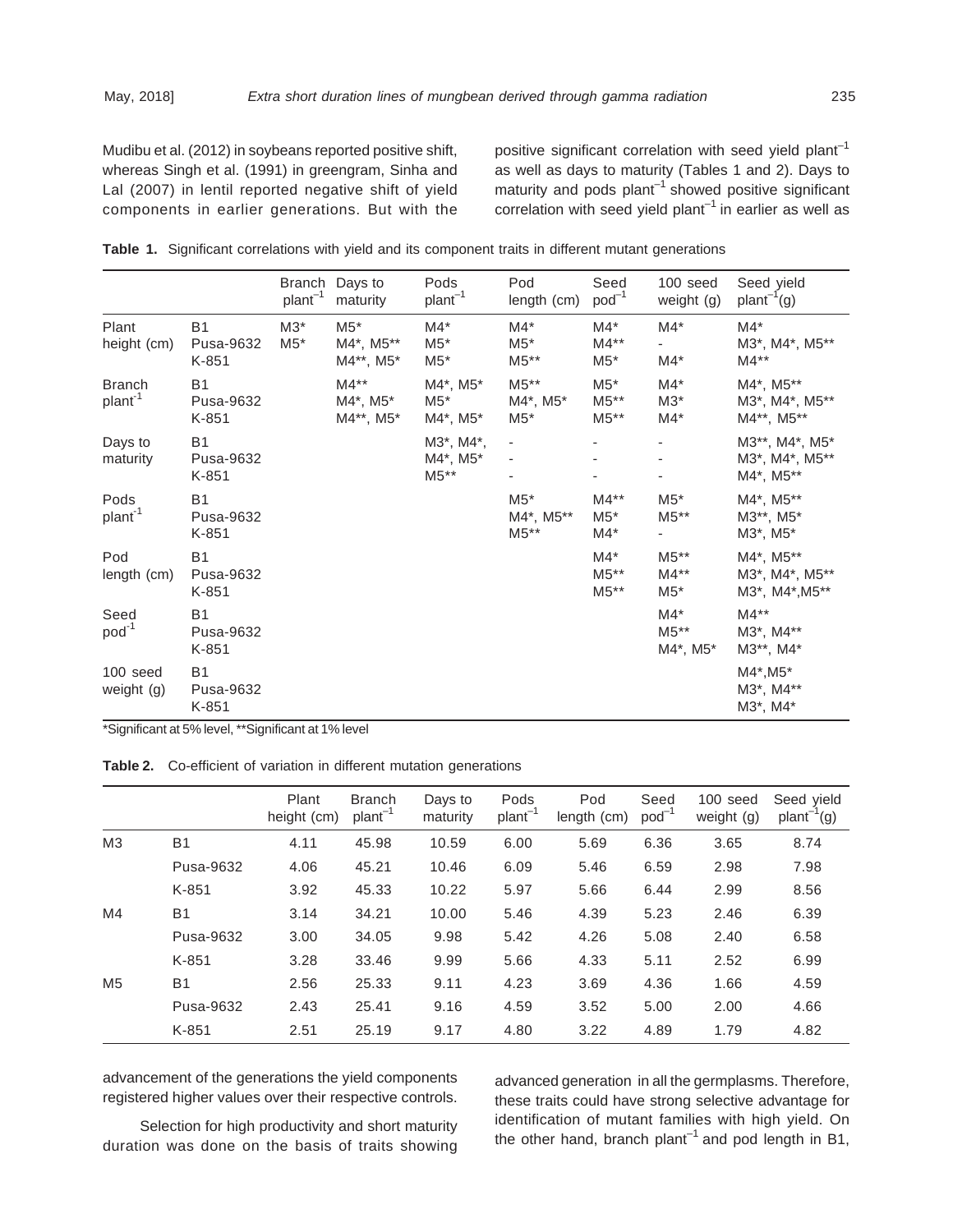plant height, branch plant<sup>-1</sup> and pod length in Pusa-9632 and branch plant<sup>-1</sup>, pod length and seed pod<sup>-1</sup> in K-851 should be given due consideration for selection of high productive mutant lines for their positive significant association with seed yield plant<sup>-1</sup>. Tah (2006) and Khan and Goyal (2009) reported that some desired mutants with large number of pods, large pod size and early maturity duration were generated from mungbean varieties, namely, PS 16, K-851, Sona with the 10 to 30kR doses of gamma radiation. At the same time, plant height in respect of B1, plant height, branch  $plant^{-1}$  considering Pusa-9632 and plant height, branch plant<sup>-1</sup> for K-851 should be given due consideration for selection of early maturing mutant lines as these traits registered significant association with days to maturity. Yaqoob and Rashid (2001) and Lavanya et al. (2011) reported early flowering and early maturing mutants in mungbean with gamma radiation. Table 2 presents a successive reduction in coefficient of variation in all the traits within the selected mutants for all the germplasms. This indicate the scope of achieving highly uniform population in mutant lines with respect to days to maturity, seed yield and its other attributing components through selection in advanced generations.

A comparative yield component study in  $M_3$  to M<sub>5</sub> generations reported the desired improvement in yield and maturity duration over control population (Table 3). The improvements were successively maintained within selected mutant lines from all the germplasms. In advanced generations dwarfing is reported in all the populations which is a sign of earliness in maturity duration by shortening the vegetative growth period. Earlier findings of Auti and Apparoa (2009) reported dwarf mutant plant in mungbean, chickpea, cowpea and other pulse crops. Rampure et al. (2017) identified dwarf, highly branched, high test weight and high oil content lines mutant in safflower in gamma irradicated  $M_3$  population. Jana (1962) reported that the early maturing mutants are produced as a result of physiological changes and increased production of flowering hormones. Present investigation reports that all the mutant lines showed shorter maturity duration over their respective controls in advanced generations. On the basis of an extra early maturity time, some individuals were identified from  $M<sub>5</sub>$  lines (Table 4) matured in 53-55 days, which recorded 15-18% reduction over control B1 and 11- 14% reduction over controls, Pusa-9632 and K-851. These selected individuals also registered shorter plant height (13-40% reduction over control) with more

number of branches than their respective controls (Table 4). The earliness is generally achieved due to early transition of vegetative meristem to a reproductive one, which is largely under genetic control. Sarkar et al. (2016) reported thar plant height is negatively correlated with days to maturity but positively correlated with seed yield. On the other hand branch plant<sup>-1</sup> is also positively correlated with yield. So, if induced mutation could generate dwarf plant with many branches, it could ultimately generate early maturing high productive plants. Individuals selected from  $M_5$  generation recorded yield improvement of 34%, 28% and 39% over control B1, Pusa-9632 and K-85, respectively. Similarly, selected  $M_5$  individuals recorded earliness in order of 19%, 12% and 15% over B1, Pusa-9632 and K-851, respectively (Table 4). All the selected individuals had also shown maximum improvement over controls with respect to pods plant<sup>-1</sup> (24-51% increase), pod length (19-32% increase) and seeds  $pod^{-1}$  (14-34% increase). Sarwar and Ahmed (2003) and Singh and Kumar (2009) reported that screening for high productivity, early maturing, and disease resistance mutant populations is mostly originated from a lower mutagen dose. El-Rahman (2016) also isolated mutants in mungbean which showed higher values for height, no. of branches, no. of pods/plant and seed weight. Some of the yield component traits, viz., pod length, no. of seeds/pod and 100-seed weight were enhanced in mungbean when subjected to low doses chemical mutagens (Wani et al. 2017). Less increase in 100 seed weight (1-11% over control) could establish the scope for the development of small seeded variety which will ultimately satisfy the consumer's preference. Mutants also registered synchrony in maturity which could be beneficial in reducing the cost of harvesting the crop. Kumar et al. (2009) reported some dwarf, early maturing mutant lines with synchronous maturity and high yield in two mungbean varieties, PS 16 and Sona treated with 10 to 60 kR gamma radiation dose. During heat stress, abscission of reproductive organs (Rainey and Griffiths 2005) and rain during pod maturity preharvest sprouting (Ahmad et al. 2014) were the major constraint of yield loss in mungbean. So the extra short duration varieties which can mature in about less than 55 days have an increased importance towards yield improvement in mungbean. The selected mutant individuals addresses the above mentioned objective very neatly. Moreover, grouping of mean values of  $M<sub>5</sub>$ individuals on the basis of positive or negative shifting of values from their respective controls registered that a maximum number of lines posted a positive shift for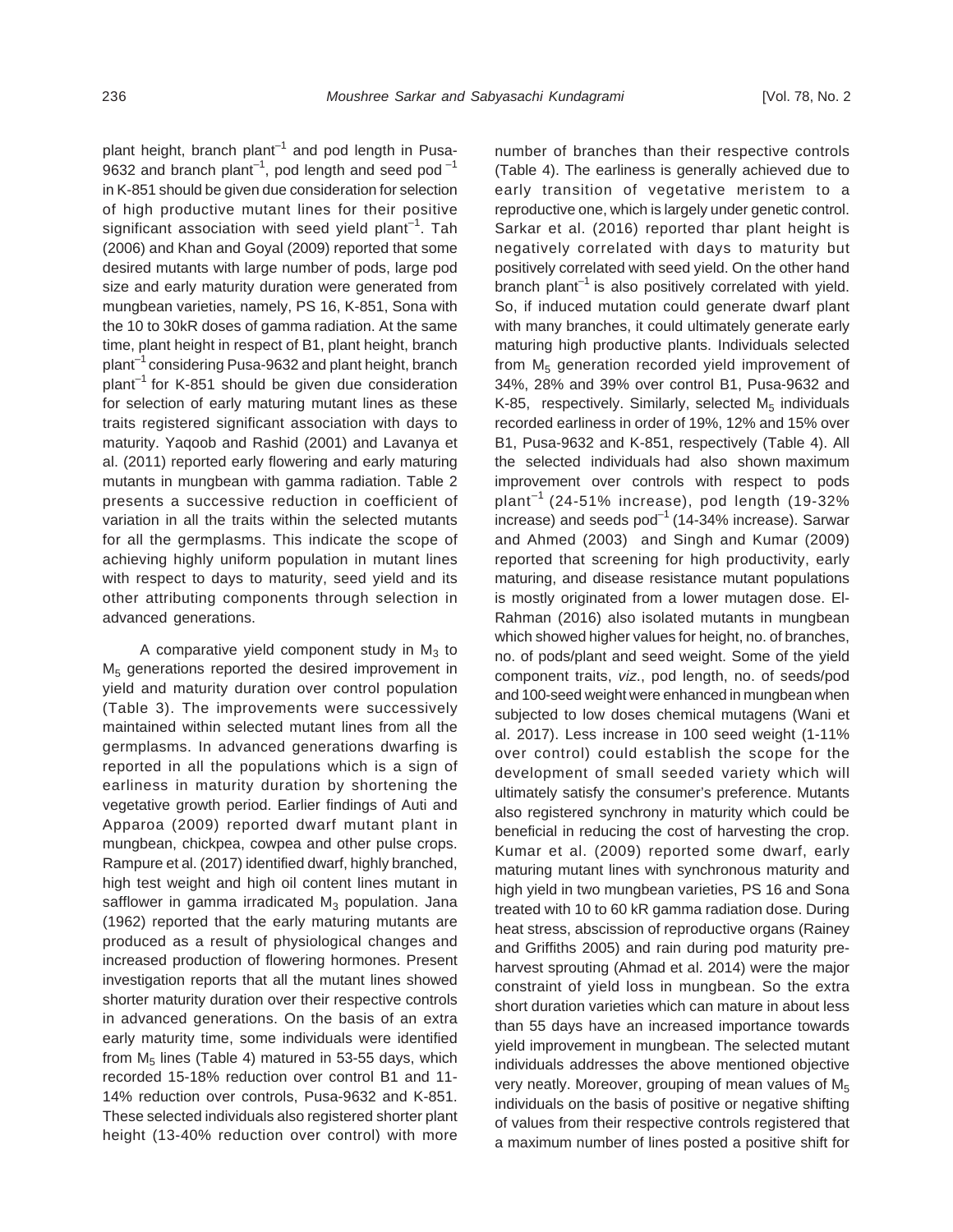|           | Dose<br>(kR) |            | Plant height (cm) |                   |                   |                | Branch plant <sup>-1</sup> |                        |                  | Days to maturity |                |       |                   | Pods plant <sup>-1</sup> |                |                         |       |       |
|-----------|--------------|------------|-------------------|-------------------|-------------------|----------------|----------------------------|------------------------|------------------|------------------|----------------|-------|-------------------|--------------------------|----------------|-------------------------|-------|-------|
|           |              |            | M <sub>2</sub>    | $M_3$             | $M_4$             | M <sub>5</sub> | M <sub>2</sub>             | $M_3$                  | $M_4$            | M <sub>5</sub>   | M <sub>2</sub> | $M_3$ | $M_4$             | M <sub>5</sub>           | M <sub>2</sub> | $M_3$                   | $M_4$ | $M_5$ |
| <b>B1</b> | $\mathbf 0$  | Mean       |                   |                   | 68.70 68.39 67.55 | 68.73          | 10.96                      | 9.23                   | 9.41             | 9.66             | 64.94          |       | 64.22 65.52 65.22 |                          | 40.19          | 40.59 42.70             |       | 45.35 |
|           |              | <b>SEM</b> | 2.76              | 2.36              | 2.00              | 2.10           | 0.51                       |                        | $0.66$ 0.59      | 0.28             | 0.22           | 0.39  | 0.46              | 0.39                     | 5.61           | 3.55                    | 4.23  | 1.98  |
|           | 10           | Mean       |                   |                   | 54.12 59.44 61.12 | 59.32          |                            | 10.34 10.08 10.11 7.42 |                  |                  | 56.89          |       | 58.44 56.32 56.35 |                          |                | 39.02 65.12 69.47 68.22 |       |       |
|           |              | <b>SEM</b> | 1.61              | 0.98              | 1.65              | 1.56           | 0.93                       |                        | $0.56$ 0.69      | 0.16             | 0.49           | 0.59  | 0.62              | 0.59                     | 1.35           | 2.63                    | 1.98  | 1.50  |
|           | 20           | Mean       |                   | 52.26 60.06 65.09 |                   | 65.33          | 9.05                       | 7.69                   | 8.69             | 8.23             | 58.70          |       | 58.70 57.02 56.06 |                          |                | 30.40 59.36 61.45 62.33 |       |       |
|           |              | <b>SEM</b> | 0.38              | 1.22              | 1.58              | 1.79           | 0.60                       | 0.49                   | 0.58             | 0.39             | 1.09           | 0.89  | 0.96              | 0.53                     | 1.07           | 1.39                    | 1.45  | 1.07  |
|           | 30           | Mean       |                   |                   | 48.25 62.82 66.02 | 66.00          | 8.26                       |                        | 8.32 9.63        | 9.63             | 60.13          |       | 60.44 60.45 59.89 |                          |                | 25.81 57.40 59.88 59.98 |       |       |
|           |              | <b>SEM</b> | 1.72              | 1.98              | 1.55              | 1.52           | 0.42                       | 0.56                   | 0.49             | 0.69             | 0.86           | 0.70  | 0.66              | 0.82                     | 1.32           | 1.36                    | 1.44  | 1.32  |
| Pusa-9632 | $\mathbf 0$  | Mean       |                   | 67.32 64.22 66.09 |                   | 67.09          | 10.24                      | 9.01                   | 9.99 10.14       |                  | 60.32          |       | 60.33 61.22 61.00 |                          |                | 41.42 46.35 48.40 52.40 |       |       |
|           |              | <b>SEM</b> | .06               | 1.46              | 1.29              | 1.96           | 0.86                       | 0.88                   | 1.00 0.76        |                  | 1.07           | 1.23  | 0.98              | 0.79                     | 1.72           | 1.59                    | 1.64  | 1.57  |
|           | 10           | Mean       |                   | 6.57 56.66 62.31  |                   | 65.33          |                            | 9.78 10.36 10.76       |                  | 9.68             | 58.67          |       | 59.15 57.26 57.10 |                          |                | 35.75 65.11 68.47 68.98 |       |       |
|           |              | <b>SEM</b> | 1.32              | 1.74              | 1.88              | 1.29           | 0.83                       |                        | 0.96  0.55  0.67 |                  | 0.59           | 0.69  | 0.46              | 0.86                     | 1.42           | 1.59                    | 1.23  | 1.95  |
|           | 20           | Mean       |                   |                   | 51.99 61.09 68.37 | 69.33          | 9.44                       | 9.43                   | 9.99             | 9.64             | 59.03          |       | 59.25 58.11 55.39 |                          |                | 29.27 64.90 68.40 65.33 |       |       |
|           |              | SEM        | 1.14              | 0.99              | 1.69              | 1.20           | 0.25                       |                        | 0.82 0.39        | 0.29             | 0.59           | 0.88  | 0.69              | 1.00                     | 3.12           | 3.22                    | 3.06  | 1.66  |
|           | 30           | Mean       |                   | 42.09 65.24 68.90 |                   | 65.33          | 7.83                       |                        | 9.23 9.89        | 9.66             | 60.98          |       | 60.74 59.31 57.19 |                          |                | 26.35 58.22 61.70 62.90 |       |       |
|           |              | <b>SEM</b> | 1.74              | 1.58              | 1.75              | 1.20           | 0.55                       | 0.66                   | 0.59             | 0.47             | 0.67           | 0.59  | 0.63              | 1.00                     | 1.73           | 1.56                    | 1.00  | 1.46  |
| K-851     | 0            | Mean       |                   | 65.31 68.80 71.05 |                   | 68.56          | 10.98                      |                        | 8.13 9.06        | 9.97             | 61.47          |       | 60.82 61.66 62.34 |                          |                | 46.43 44.90 46.05 50.44 |       |       |
|           |              | <b>SEM</b> | 0.61              | 0.97              | 1.46              | 0.89           | 0.18                       |                        | $0.29$ 0.38      | 0.26             | 0.77           | 0.62  | 0.86              | 0.76                     | 1.52           | 1.23                    | 0.98  | 1.52  |
|           | 10           | Mean       |                   |                   | 60.01 68.55 67.04 | 68.23          | 9.28                       |                        | 9.78 10.59       | 9.99             | 59.38          |       | 57.82 56.11 56.06 |                          |                | 48.89 66.01 72.11 75.32 |       |       |
|           |              | <b>SEM</b> | 1.34              | 1.69              | 1.66              | 1.50           | 0.70                       |                        | 0.99 1.00 0.46   |                  | 1.17           | 1.06  | 0.98              | 0.09                     | 1.22           | 2.33                    | 1.56  | 1.63  |
|           | 20           | Mean       |                   |                   | 5.19 62.19 65.03  | 66.30          | 8.11                       |                        | 9.73 9.90 10.33  |                  | 59.05          |       | 59.00 56.77 55.06 |                          |                | 36.70 62.70 65.41 60.99 |       |       |
|           |              | <b>SEM</b> | 1.23              | 1.44              | 0.98              | 1.12           | 0.56                       | 0.65                   | 0.60             | 0.59             | 0.63           | 0.96  | 0.80              | 0.70                     | 1.54           | 1.96                    | 1.42  | 1.31  |
|           | 30           | Mean       |                   | 55.40 68.04 69.32 |                   | 69.05          | 8.01                       | 7.99                   | 9.63             | 9.86             | 60.80          |       | 59.89 59.44 59.31 |                          |                | 32.40 55.41 57.13 59.63 |       |       |
|           |              | <b>SEM</b> | 0.98              |                   | 1.29 0.86         | 1.75           | 0.31                       |                        | 0.41 0.39 0.39   |                  | 0.86           | 0.69  | 0.44              | 0.20                     | 1.20           | 1.36                    | 1.45  | 1.22  |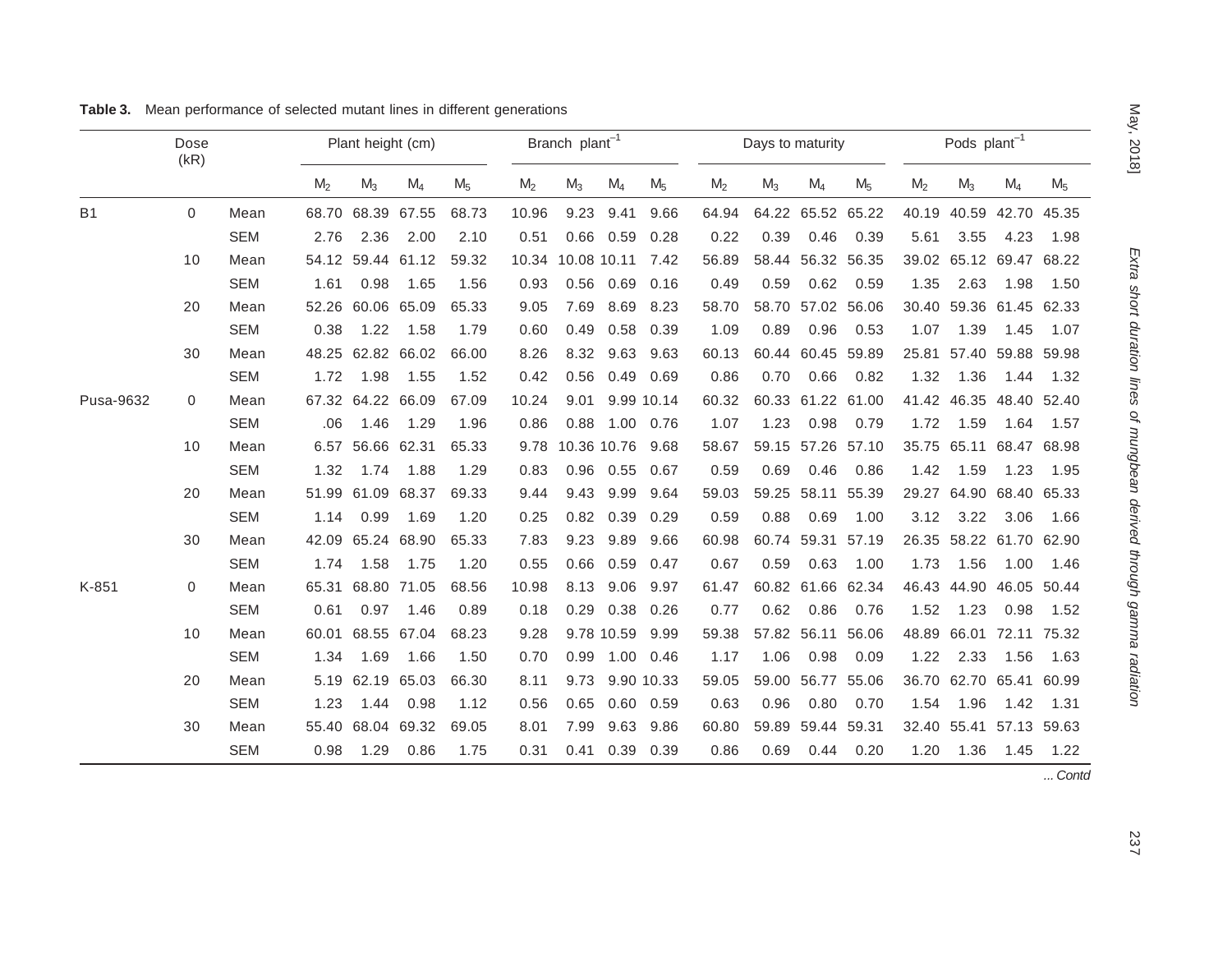|  | Table 3. |  | contd |
|--|----------|--|-------|
|--|----------|--|-------|

|           | Dose<br>(kR)        | Pod length (cm) |                |       | Seed pod <sup>-1</sup> |                |                | 100 seed weight $(q)$   |                      |                |                | Seed yield plant <sup>-1</sup> (g) |       |                |                |                         |                   |                |
|-----------|---------------------|-----------------|----------------|-------|------------------------|----------------|----------------|-------------------------|----------------------|----------------|----------------|------------------------------------|-------|----------------|----------------|-------------------------|-------------------|----------------|
|           |                     |                 | M <sub>2</sub> | $M_3$ | $M_4$                  | M <sub>5</sub> | M <sub>2</sub> | $M_3$                   | $M_4$                | M <sub>5</sub> | M <sub>2</sub> | $M_3$                              | $M_4$ | M <sub>5</sub> | M <sub>2</sub> | $M_3$                   | $M_4$             | M <sub>5</sub> |
| <b>B1</b> | $\mathsf{O}\xspace$ | Mean            | 7.21           | 9.63  | 9.82                   | 9.78           | 9.97           | 10.22 10.57 10.59       |                      |                | 3.18           | 3.19                               | 3.27  | 3.31           | 20.23          |                         | 20.13 22.00       | 22.68          |
|           |                     | <b>SEM</b>      | 0.36           | 0.48  | 0.52                   | 0.36           | 0.39           |                         | $0.59$ $0.42$ $0.60$ |                | 0.18           | 0.26                               | 0.11  | 0.11           | 1.19           | 1.56                    | 1.44              | 1.04           |
|           | 10                  | Mean            | 6.60           |       | 11.00 11.30 11.66      |                | 8.18           | 12.05 12.69 12.75       |                      |                | 3.40           | 3.43                               | 3.43  | 3.45           | 20.01          |                         | 28.56 29.41 29.95 |                |
|           |                     | <b>SEM</b>      | 0.30           | 0.29  | 0.48                   | 0.49           | 0.21           |                         | 0.46 0.39 0.60       |                | 0.16           | 0.29                               | 0.18  | 0.29           | 0.37           | 0.49                    | 0.96              | 0.85           |
|           | 20                  | Mean            | 6.48           |       | 10.89 11.24 11.56      |                | 8.11           | 12.55 12.44 12.46       |                      |                | 3.26           | 3.29                               | 3.28  | 3.40           | 18.98          |                         | 25.98 27.80       | 29.19          |
|           |                     | <b>SEM</b>      | 0.30           | 0.62  | 0.47                   | 0.36           | 0.51           |                         | 0.44 0.59 0.53       |                | 0.16           | 0.32                               | 0.11  | 0.20           | 1.43           | 1.33                    | 1.29              | 1.00           |
|           | 30                  | Mean            | 6.33           | 10.29 | 10.00 10.55            |                | 8.02           | 10.74 10.00 10.65       |                      |                | 3.22           | 3.24                               | 3.29  | 3.38           | 16.40          |                         | 22.41 23.96 24.50 |                |
|           |                     | <b>SEM</b>      | 0.36           | 0.59  | 0.32                   | 0.26           | 0.69           |                         | 0.72 0.66 0.62       |                | 0.28           | 0.20                               | 0.11  | 0.15           | 1.03           | 0.86                    | 0.48              | 0.13           |
| Pusa-9632 | 0                   | Mean            | 7.75           | 9.82  | 9.79                   | 9.86           | 9.00           |                         | 9.78 9.93 9.63       |                | 3.39           | 3.45                               | 3.49  | 3.50           |                | 21.40 22.32 22.44 24.56 |                   |                |
|           |                     | <b>SEM</b>      | 0.19           | 0.30  | 0.22                   | 0.13           | 0.54           |                         | $0.63$ 0.49          | 0.50           | 0.21           | 0.22                               | 0.10  | 0.11           | 0.82           | 0.42                    | 0.66              | 0.46           |
|           | 10                  | Mean            | 7.48           |       | 10.59 11.58 11.69      |                |                | 10.90 13.11 12.04 11.90 |                      |                | 3.68           | 3.72                               | 3.74  | 3.80           |                | 17.62 30.50 32.70 32.86 |                   |                |
|           |                     | <b>SEM</b>      | 0.52           | 0.49  | 0.66                   | 0.47           | 0.58           |                         | 0.29 0.47 0.59       |                | 0.07           | 0.09                               | 0.13  | 0.19           | 1.22           | 0.53                    | 0.92              | 1.11           |
|           | 20                  | Mean            | 7.07           |       | 11.00 12.00 12.00      |                | 9.28           | 12.77 12.44 12.57       |                      |                | 3.85           | 3.90                               | 4.09  | 4.25           | 15.08          | 28.49 29.71             |                   | 29.87          |
|           |                     | <b>SEM</b>      | 0.29           | 0.42  | 0.39                   | 0.27           | 0.46           |                         | 0.53  0.40  0.59     |                | 0.11           | 0.19                               | 0.11  | 0.23           | 1.74           | 1.66                    | 1.55              | 1.20           |
|           | 30                  | Mean            | 6.50           |       | 11.00 11.06 11.00      |                | 9.55           | 10.59 11.77 11.09       |                      |                | 3.75           | 3.80                               | 3.92  | 3.96           |                | 14.33 27.44 28.05 26.66 |                   |                |
|           |                     | <b>SEM</b>      | 0.20           | 0.33  | 0.20                   | 0.28           | 0.55           | 0.66                    | 0.49                 | 0.54           | 0.11           | 0.19                               | 0.16  | 0.55           | 1.39           | 1.90                    | 1.58              | 1.19           |
| K-851     | 0                   | Mean            | 8.05           | 8.00  | 8.16                   | 8.76           | 9.53           |                         | 9.40 9.76            | 9.96           | 3.66           | 3.89                               | 3.92  | 4.00           | 18.85          | 19.39 24.51             |                   | 24.66          |
|           |                     | <b>SEM</b>      | 0.19           | 0.22  | 0.10                   | 0.11           | 0.51           |                         | 0.63  0.40  0.43     |                | 0.10           | 0.08                               | 0.11  | 0.11           | 0.35           | 0.57                    | 0.62              | 0.25           |
|           | 10                  | Mean            | 8.34           |       | 10.90 11.82 11.68      |                |                | 10.44 13.70 12.92 13.53 |                      |                | 4.10           | 4.18                               | 4.26  | 4.40           |                | 20.47 31.77 33.40       |                   | 34.56          |
|           |                     | <b>SEM</b>      | 0.22           | 0.16  | 0.30                   | 0.19           | 0.49           |                         | 0.59 0.63 0.59       |                | 0.16           | 0.18                               | 0.10  | 0.12           | 0.69           | 0.73                    | 0.85              | 0.39           |
|           | 20                  | Mean            | 8.34           |       | 10.10 10.22 10.59      |                | 9.76           | 10.55 11.40 11.76       |                      |                | 4.16           | 4.23                               | 4.29  | 4.36           | 18.09          |                         | 28.56 29.97 30.22 |                |
|           |                     | <b>SEM</b>      | 0.30           | 0.28  | 0.39                   | 0.39           | 0.39           |                         | 0.42  0.50  0.30     |                | 0.19           | 0.22                               | 0.15  | 0.12           | 1.39           | 1.46                    | 1.55              | 1.62           |
|           | 30                  | Mean            | 8.28           | 9.64  | 9.08                   | 9.66           | 9.15           | 10.44 10.63 10.75       |                      |                | 4.00           | 4.20                               | 4.34  | 4.32           | 15.21          |                         | 25.33 27.02 29.06 |                |
|           |                     | <b>SEM</b>      | 0.27           | 0.36  | 0.22                   | 0.56           | 0.39           |                         | 0.44 0.50 0.32       |                | 0.18           | 0.16                               | 0.14  | 0.10           | 0.99           | 0.82                    | $0.80$ 0.29       |                |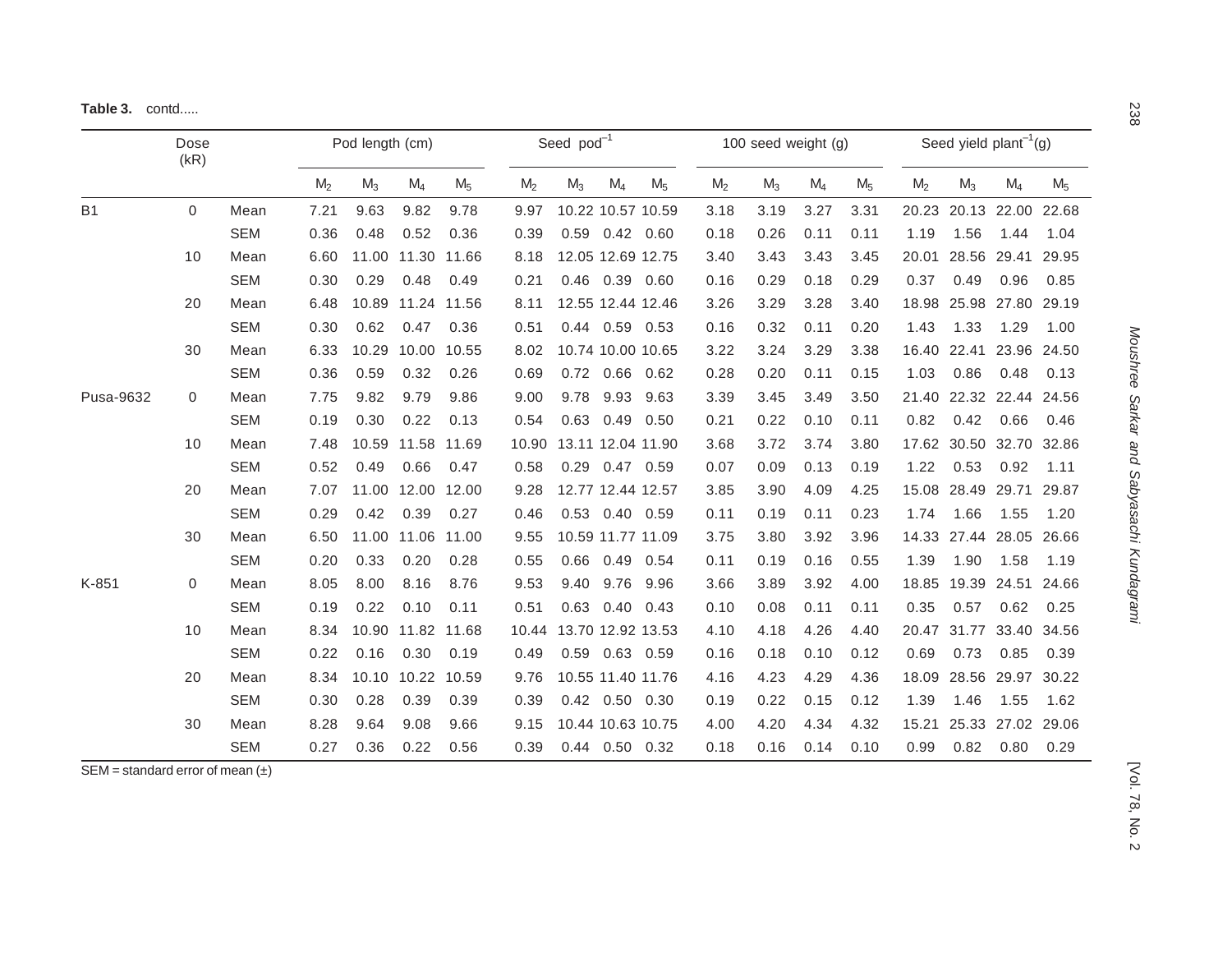|           | Individual $(M_5)$ | Dose             |                         |                     |                     |                   | Characters            |                     |                           |                              |
|-----------|--------------------|------------------|-------------------------|---------------------|---------------------|-------------------|-----------------------|---------------------|---------------------------|------------------------------|
|           |                    |                  | Plant<br>height<br>(cm) | Branch/<br>$plan-1$ | Days to<br>maturity | Pods/<br>$plan-1$ | Pod<br>length<br>(cm) | Seed/<br>$pod^{-1}$ | 100-seed<br>weight<br>(g) | Seed<br>yield<br>$plan-1(g)$ |
| <b>B1</b> | $-L_1P_4$          | Control          | 68.73                   | 9.66                | 65.22               | 45.35             | 9.78                  | 10.59               | 3.31                      | 22.68                        |
|           | $-L_3P_3$          | 10kR             | 54.55                   | 9.19                | 54.58               | 65.92             | 10.85                 | 12.26               | 3.41                      | 26.58                        |
|           | $-L_5P_8$          |                  | 40.88                   | 11.59               | 53.08               | 68.94             | 11.65                 | 12.67               | 3.47                      | 30.28                        |
|           | $-L_6P_2$          |                  | 57.22                   | 11.55               | 54.25               | 69.77             | 11.26                 | 12.08               | 3.36                      | 29.01                        |
|           | $-L_7P_{10}$       |                  | 58.66                   | 11.05               | 54.8                | 69.89             | 11.34                 | 13.73               | 3.44                      | 27.54                        |
|           | $-L_8P_9$          | 20kR             | 52.13                   | 10.72               | 54.46               | 60.35             | 11.68                 | 12.96               | 3.44                      | 26.62                        |
|           | $-L_{10}P_{10}$    |                  | 49.33                   | 10.09               | 53.14               | 64.89             | 11.05                 | 13.11               | 3.61                      | 26.37                        |
|           | $-L_{10}P_8$       |                  | 52.63                   | 9.83                | 53.21               | 59.63             | 10.86                 | 12.98               | 3.63                      | 27.56                        |
| Pusa-9632 | $-L_{13}P_6$       | Control          | 67.09                   | 9.99                | 61.94               | 52.40             | 9.86                  | 9.63                | 3.50                      | 24.56                        |
|           | $-L_{14}P_9$       | 10kR             | 42.33                   | 11.75               | 53.23               | 66.84             | 11.46                 | 11.14               | 3.79                      | 30.31                        |
|           | $-L_{14}P_2$       |                  | 40.12                   | 11.09               | 53.21               | 65.94             | 11.31                 | 12.51               | 3.75                      | 31.94                        |
|           | $-L_{15}P_1$       |                  | 50.47                   | 11.79               | 54.23               | 68.98             | 12.30                 | 11.59               | 3.82                      | 32.91                        |
|           | $-L_{16}P_9$       |                  | 48.50                   | 12.29               | 53.81               | 68.61             | 12.75                 | 11.93               | 3.80                      | 27.58                        |
|           | $-L_{17}P_5$       |                  | 43.66                   | 12.05               | 53.57               | 65.63             | 11.73                 | 11.59               | 3.83                      | 31.47                        |
|           | $-L_{17}P_3$       |                  | 57.02                   | 11.85               | 54.62               | 65.05             | 11.53                 | 11.93               | 3.85                      | 31.92                        |
|           | $-L_{19}P_8$       | 20 <sub>kR</sub> | 51.23                   | 10.62               | 54.96               | 65.32             | 12.02                 | 12.59               | 3.68                      | 29.93                        |
| K-851     | $-L_{23}P_4$       | Control          | 68.56                   | 9.06                | 62.34               | 50.44             | 8.76                  | 9.96                | 4.00                      | 24.66                        |
|           | $-L_{27}P_9$       | 10kR             | 56.09                   | 11.55               | 54.13               | 70.21             | 11.04                 | 12.06               | 4.19                      | 27.05                        |
|           | $-L_{27}P_5$       |                  | 46.11                   | 12.16               | 53.11               | 75.33             | 11.61                 | 13.39               | 4.43                      | 31.39                        |
|           | $-L_{29}P_3$       |                  | 55.31                   | 12.18               | 53.57               | 76.22             | 11.31                 | 12.21               | 4.41                      | 30.61                        |
|           | $-L_{30}P_8$       | 20kR             | 60.29                   | 10.58               | 54.86               | 61.08             | 11.59                 | 12.13               | 4.32                      | 30.68                        |
|           | $-L_{32}P_8$       |                  | 55.12                   | 11.38               | 54.07               | 64.02             | 11.37                 | 11.68               | 4.06                      | 29.79                        |
|           | $-L_{34}P_5$       | 30kR             | 59.22                   | 10.36               | 55.00               | 62.91             | 10.98                 | 12.62               | 4.23                      | 29.31                        |

**Table 4.** Performance of selected promising M<sub>5</sub> individuals

|  | Table 5. Grouping of means for different agro-morphological parameters in M <sub>5</sub> generation |  |  |  |  |  |  |  |
|--|-----------------------------------------------------------------------------------------------------|--|--|--|--|--|--|--|
|--|-----------------------------------------------------------------------------------------------------|--|--|--|--|--|--|--|

|           | Dose             |                    | Plant height (cm) |          |                    | Branch plant <sup>-1</sup> |          |          | Days to maturity |                     |           | Pods plant <sup>-1</sup> |                                    |
|-----------|------------------|--------------------|-------------------|----------|--------------------|----------------------------|----------|----------|------------------|---------------------|-----------|--------------------------|------------------------------------|
|           |                  | $(-)$              | N                 | $(+)$    | $(-)$              | N                          | $^{(+)}$ | $(-)$    | N                | $(+)$               | $(-)$     | $\mathsf{N}$             | $^{(+)}$                           |
| <b>B1</b> | 10kR             | 21                 | 18                | 16       | 10                 | 25                         | 20       | 44       | $\Omega$         | 11                  | 5         | 10                       | 40                                 |
|           | 20kR             | 9                  | 12                | 19       | 8                  | 15                         | 17       | 17       | 9                | 14                  | 9         | 6                        | 25                                 |
|           | 30kR             | 11                 | 15                | 12       | 12                 | 18                         | 8        | 17       | 5                | 8                   | 4         | 14                       | 20                                 |
| Pusa-9632 | 10 <sub>kR</sub> | 29                 | 6                 | 27       | 15                 | 5                          | 42       | 38       | 5                | 19                  | 10        | 15                       | 37                                 |
|           | 20kR             | 17                 | 8                 | 14       | 19                 | 9                          | 11       | 25       | 8                | 6                   | 9         | 6                        | 24                                 |
|           | 30kR             | 30                 | 5                 | 11       | 10                 | 19                         | 17       | 18       | 4                | 24                  | 5         | 9                        | 32                                 |
| K-851     | 10kR             | 21                 | 10                | 27       | 16                 | $\overline{4}$             | 38       | 42       | 6                | 10                  | 13        | 18                       | 27                                 |
|           | 20kR             | 10                 | 9                 | 20       | 20                 | 10                         | 9        | 16       | 7                | 16                  | 8         | 9                        | 22                                 |
|           | 30kR             | 28                 | 5                 | 7        | 9                  | 13                         | 18       | 25       | 0                | 15                  | 7         | 13                       | 20                                 |
|           |                  |                    | Pod Length (cm)   |          |                    | Seed pod <sup>-1</sup>     |          |          |                  | 100 seed weight (g) |           |                          | Seed yield plant <sup>-1</sup> (g) |
|           |                  | $(\textnormal{-})$ | N                 | $^{(+)}$ | $(\textnormal{-})$ | N                          | $(+)$    | $(-)$    | N                | $^{(+)}$            | $(\cdot)$ | N                        | $^{(+)}$                           |
| <b>B1</b> | 10kR             | 6                  | 10                | 39       | 5                  | 9                          | 41       | 5        | 31               | 19                  | 9         | 6                        | 40                                 |
|           | 20 <sub>kR</sub> | 5                  | 9                 | 26       | 8                  | 12                         | 20       | 4        | 23               | 13                  | 5         | 12                       | 23                                 |
|           | 30kR             | 9                  | 8                 | 21       | 6                  | 8                          | 24       | 9        | 19               | 10                  | 8         | 10                       | 20                                 |
| Pusa-9632 | 10 <sub>kR</sub> | 9                  | 15                | 38       | 9                  | 16                         | 37       | 6        | 37               | 19                  | 6         | 10                       | 46                                 |
|           | 20kR             | 12                 | 10                | 17       | 8                  | $\Omega$                   | 31       | 5        | 22               | 12                  | 13        | 8                        | 18                                 |
|           | 30kR             | 4                  | 9                 | 33       | 3                  | 19                         | 24       | $\Omega$ | 36               | 10                  | 8         | 9                        | 29                                 |
| K-851     | 10kR             | 12                 | 8                 | 38       | 10                 | 19                         | 29       | 12       | 37               | 12                  | 9         | 15                       | 34                                 |
|           | 20kR             | 15                 | $\Omega$          | 24       | 6                  | 12                         | 21       | 9        | 20               | 10                  | 11        | 16                       | 12                                 |
|           | 30kR             | 9                  | 12                | 19       | 8                  | 11                         | 21       | 4        | 25               | 11                  | 15        | 18                       | 7                                  |

 $\overline{(-)}$  = negative shift,  $(+)$  = positive shift and N = no change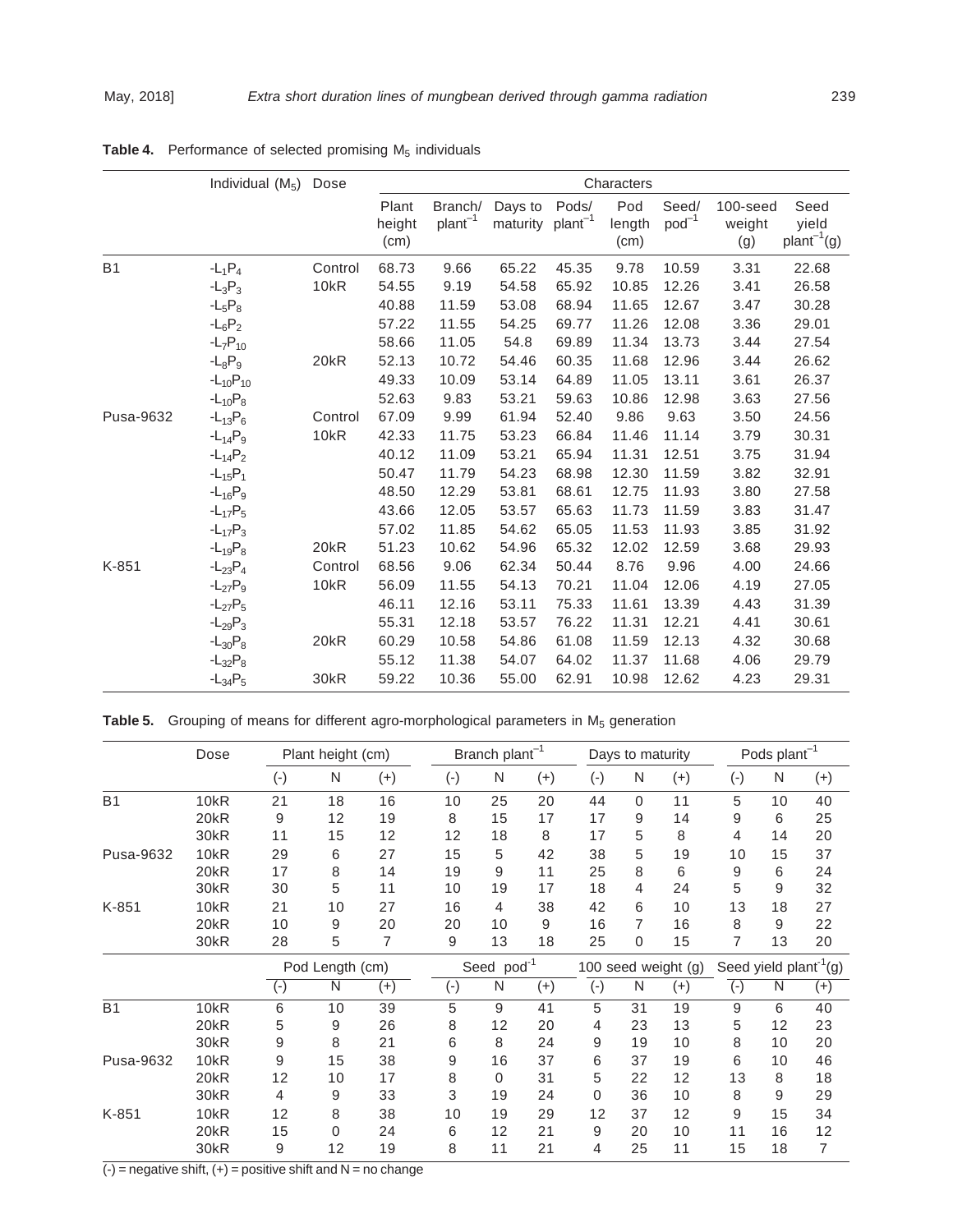number of branch plant<sup>-1</sup>, number of pods plant<sup>-1</sup>, pod length, no. of seeds  $pod^{-1}$ , seed yield plant<sup>-1</sup> and negative shift for days to maturity (Table 5). This trend indicates the maximum possibility of recovering lines with improved seed potentiality as well as early maturity duration.

The present investigation evidently showed that such mutants were not only highly productive, early maturing type as compared to parents but also had synchrony in pod maturity, non-shattering pod and top fruitbearing habit, which are very useful and desirable traits. Thus, it is expected that these mutants may be responsive to low cost harvesting and threshing operations. The early-maturity characteristics of the mutants also make them more suitable for intercropping with a number of crops such as sugarcane, maize, sorghum, vegetables and fruits. These twenty mutant individuals identified from  $M<sub>5</sub>$ generations could be used in hybridization programme to incorporate the identified characters of early maturity and high yield into exotic large-seeded varieties of mungbean. Recognizing the potential of these mutants as a cultivar and donor for crossing programme, these mutant lines could be forwarded for variety registration for both high productivity and extra early maturity duration. The identified mutants can also fit well in different cropping systems.

### **Authors' contribution**

Conceptualization of research (SK, MS); Designing of the experiments (MS, SK); Contribution of experimental materials (SK); Execution of field/lab experiments and data collection (MS); Analysis of data and interpretation (MS); Preparation of manuscript (MS).

### **Declaration**

The authors declare no conflict of interest.

### **Acknowledgements**

The authors would like to acknowledge Dr. Sudipto Tripathi, Farm Manager, University of Calcutta, farmers of University farm and two masters students, Dipsikha Chatterjee and Archita Bhattacharjee, Department of Genetics and Plant Breeding for their help and cooperation in the field work and data evaluation.

### **References**

Agri farming. 2015. Green gram cultivation information guide. (http://www.agrifarming. in/green-gramcultivation).

- Ahmad S., Khulbe R. and Roy D. 2014. Evaluation of mungbean (Vigna radiata) germplasm for pre-harvest sprouting tolerance. Legume Res., **37**(3): 259.
- Auti S. G. 2012. Induced morphological and quantitative mutants in mungbean. Bioremedeation, Biodiversity and Bioavailability. Global Science Book, pp. 27-39.
- Auti S. G. and Apparao B. J. 2009. Induced mutagenesis in mungbean (Vigna radiata (L.) Wilczek). In: Induced Plant Mutations in the Genomics Era (Ed. Shu Q-Y) Food and Agriculture Organization of the United Nations, Rome, pp. 97-100.
- Department of Agriculture and Cooperation. 2015. Ministry of Agriculture, Government of India", Retrieved, pp. 4-24.
- El-Rahman M. A. Abd., Heelal A. A., El-Sheer H. F. A. and Dawod M. H. A. 2016. Effect of gamma irradication of seeds on growth and yield of mungbean (Vigna radiata) in Egypt. J. Basic Envi. Sci., **3**: 148-155.
- FAO 2016. FAOSTAT. Food and Agriculture Organization of the United Nations, Rome, Italy.http:// faostat.fao.org/default.aspx.
- Imran H. I., Khattak I., Rrehman A. U., Ahamd F., Zada H. and Naveed S. 2015. Roots nodulation, yield and yield contributing parameters of mungbean cultivars as influenced by different Phosphorous level in Swat-Pakistan. Pure Appl. Bio., **4**: 557-567.
- Jana M. K. 1962. X-ray induced mutants of Phaseolus mungo L. II sterility and vital mutants. Genet Iber., **14**: 71-104.
- Khan S, Wani M. R. and Parveen K. 2006. Quantitative variability in mungbean induced by chemical mutagens. Legume Res., **29**(2): 143-145.
- Khan S. and Goyal S. 2009. Mutation genetic studies in mungbean IV. Selection of early maturing mutants. Thai J. Agric. Sci., **42**(2): 109-113.
- Kumar A., Parmhansh P. and Prasad R. 2009. Induced chlorophyll and morphological mutations in mungbean (Vigna radiata L. Wilczek). Legume Res., **32**(1): 41-45.
- Lavanya R., Yadav L., Suresh B., Abu G. and Jyotipaul P. 2011. Sodium azide mutagenic effect on biological parameters and induced genetic variability in Mungbean. J. Food Leg., **24**(1): 46-49.
- Mudibu J., Nkongolo K. K. C., Kalonji-Mbuyi A. and Roger V. K. 2012. Effect of gamma irradiation on morpho-agronomic characteristics of soybean (Glycine max L.). Am. J. Plant Sci., **3**: 331-337.
- Nair R. M., Yang R. Y., Easdown W. J., Thavarajah D., Thavarajah P., Hughes J. A. and Keatinge J. D. H. 2013. Biofortification of mungbean (Vigna radiata) as a whole food to enhance human health. J. Sci. Food Agric., **93**: 1805-1813.